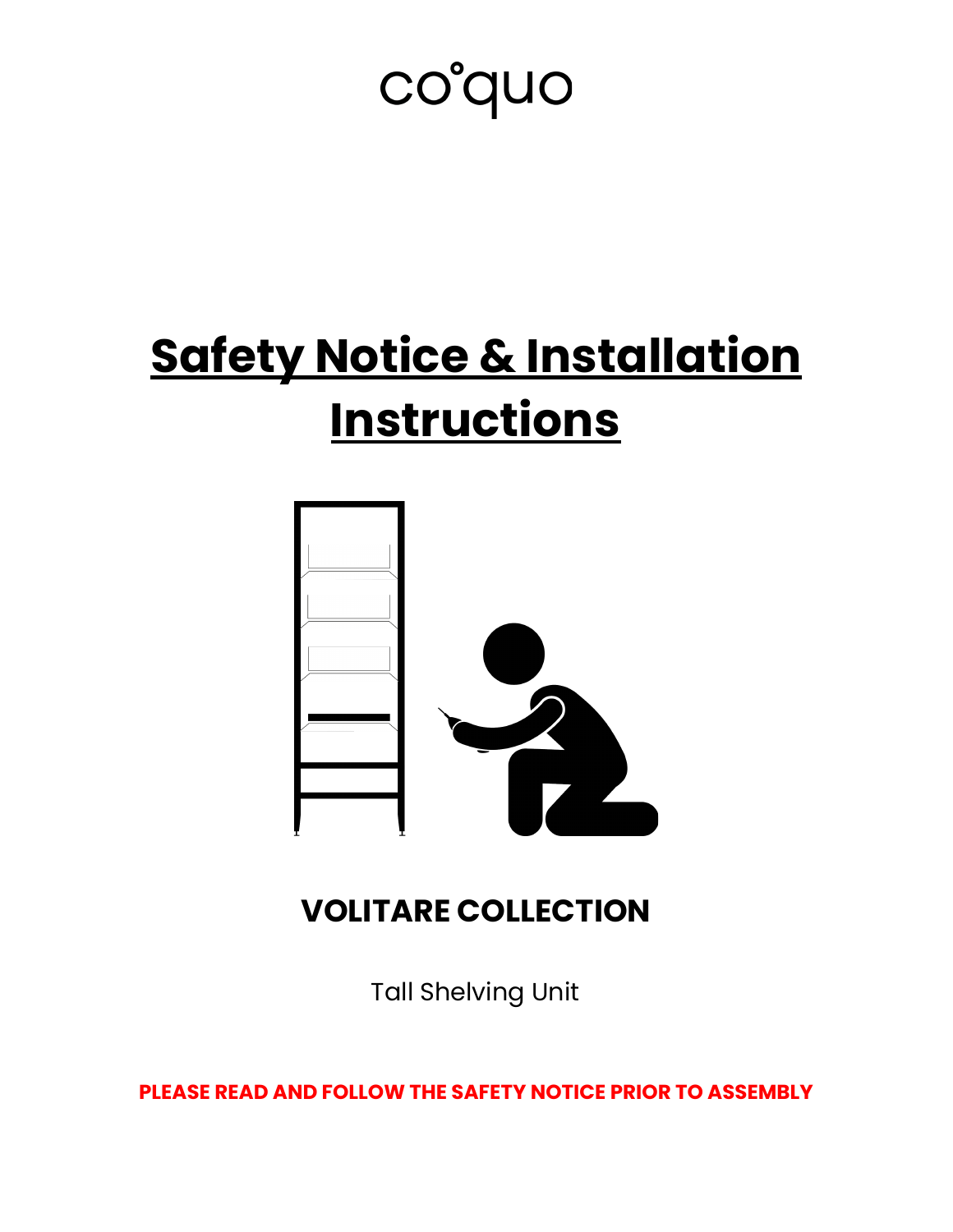# coduo

# **Safety Notice**

Your safety is a priority for coquo. It is important to always follow the assembly instructions and to comply with the safety warnings included in your module's packaging. These documents are also available free of charge at coquo.ca.



Modules that are not secured to the wall with safety clips and appropriate anchors may tip and/or be a falling hazard, which can lead to accidents and/or serious injuries. To prevent a module from tipping over, it is essential to use safety clips and anchors to secure the module to the wall. Safety clips are included in the packaging. If, however, the clips are missing or misplaced, contact a modular specialist, who will be happy to send you the necessary clips free of charge. The anchors are not included in the package as the choice of anchor depends on the wall type that the modules will be affixed to. Do not hesitate to seek advice from your hardware store to properly choose the anchors that correspond to your wall type.

#### **The cabinets cannot be used for climbing and they cannot support weight that exceeds the maximum limit specific to each module.**

**Safety Recommendation**: Prevent children from climbing on or clinging to furniture, islands, drawers, shelves, or doors.

**Watch our installation videos on YouTube for more details: [https://www.youtube.com/channel/UCiz7cfWISKgjyNpUi03Eufw.](https://www.youtube.com/channel/UCiz7cfWISKgjyNpUi03Eufw)**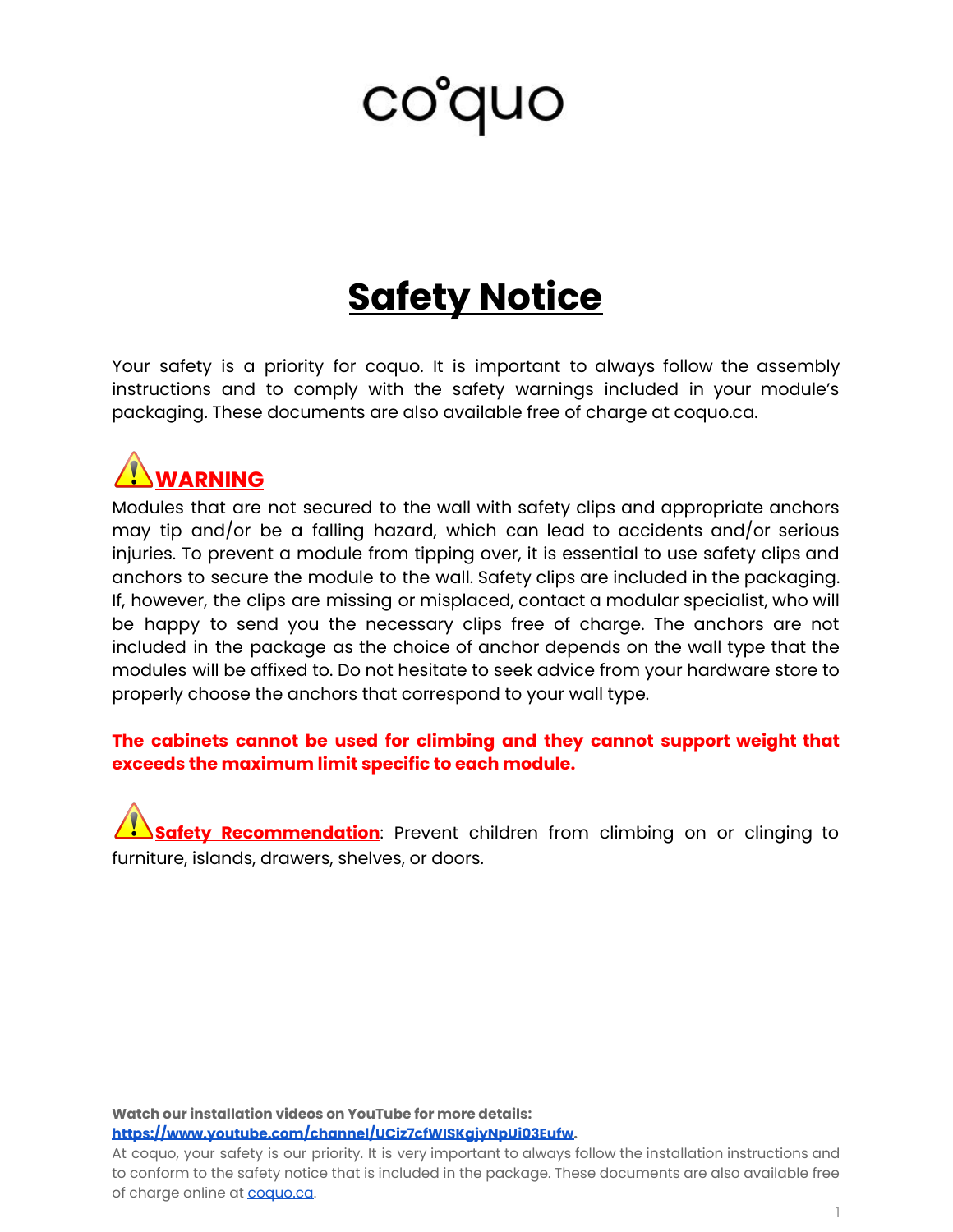

## **Safety Notice**

### TALL SHELVING UNIT: Volitare Collection

The modules must be secured to the wall using the appropriate anchors for your type of wall. However, if the clips are missing or misplaced, contact a modular specialist, who will gladly send you the necessary clips free of charge.

Modules that are not secured to the wall with safety clips and appropriate anchors may tip and/or be a falling hazard, which can lead to accidents and/or serious injuries.

#### Metal Shelves

Each metal shelf is designed to accommodate a maximum weight of 20 pounds (9 kg). The height positioning of the metal shelf cannot be changed. The metal shelf is not secured to the module and can tilt if not properly positioned. Electrostatic painting provides increased strength but some kitchen accessories may leave a residue or scratch the surface.

#### Wooden Shelves

Doors are not designed to withstand weight or pressure. Each wood shelf is designed to accommodate a maximum weight of 20 pounds (9 kg). Oak veneer offers a solid and sturdy surface, but some kitchen accessories may leave a residue or scratch the surface.

#### Removable Metal Tray

Each removable metal tray is designed to accommodate a maximum weight of 30 pounds (13 kg). The metal tray is not secured to the module and can tilt if not properly positioned. Electrostatic painting provides increased strength but some kitchen accessories may leave a residue or scratch the surface.

#### Cabinet Structure

The wooden structure of the modules cannot be used for climbing and it cannot support weight that exceeds the maximum limit specific to each module.

The top surface of the shelf is designed to accommodate a maximum weight of 10 pounds (4 kg) for accessories such as plants and cookbooks.

**Watch our installation videos on YouTube for more details: [https://www.youtube.com/channel/UCiz7cfWISKgjyNpUi03Eufw.](https://www.youtube.com/channel/UCiz7cfWISKgjyNpUi03Eufw)**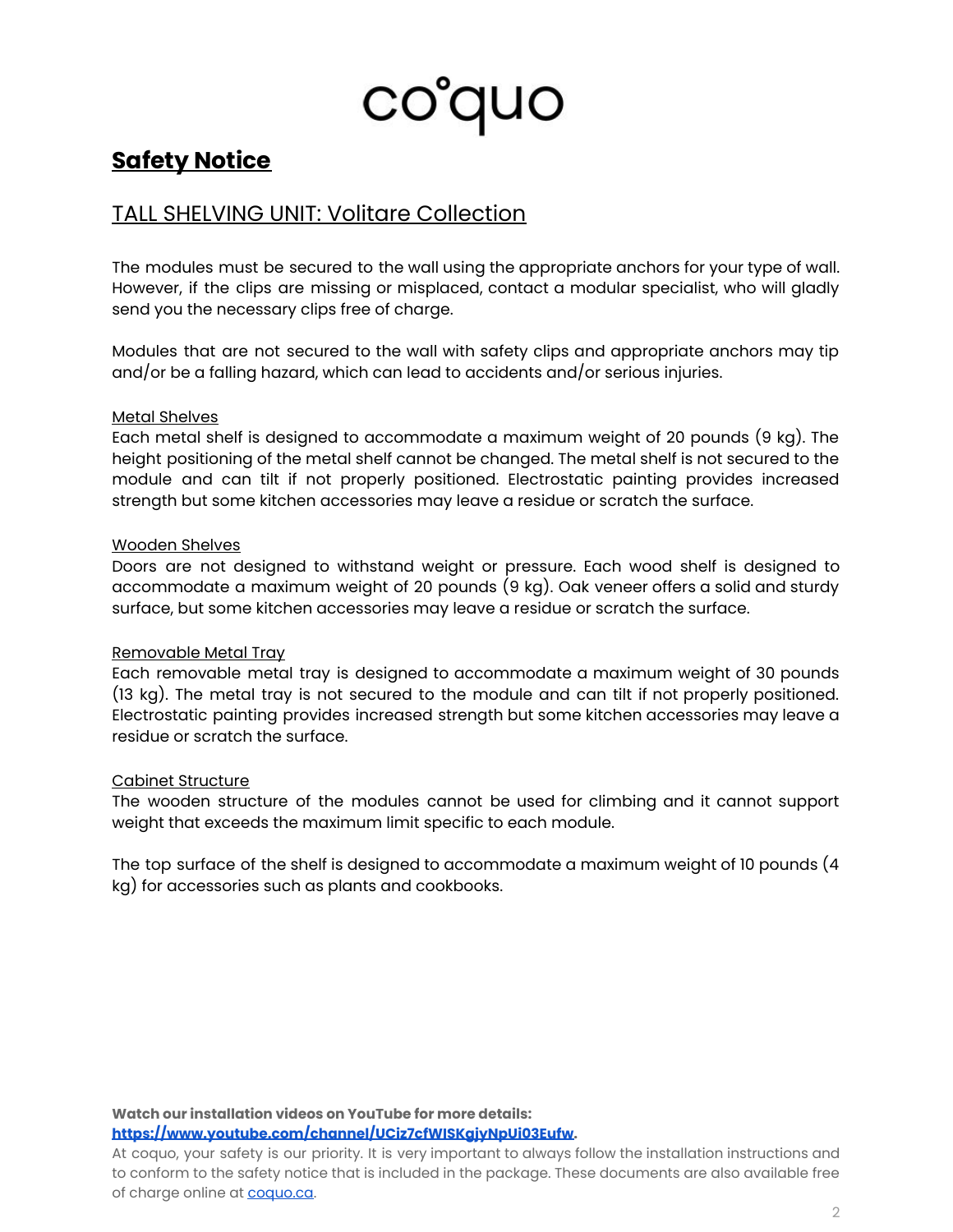

#### Metal Feet

It is essential to use the metal feet provided in your packaging to adjust and level the module. Adjustable metal feet provide more stability. They cannot be replaced by other types of feet such as casters. The addition of felt pads under the feet is not recommended and may affect the stability of the module. **In order to ensure the stability of the module, the 4 metal feet should be inserted and screwed in until the thread is no longer visible.** The metal feet may scratch the floor if the modules are moved or dragged. The weight of the modules, counter and accessories may cause the metal feet to leave a mark on the floor over time.

**Watch our installation videos on YouTube for more details: [https://www.youtube.com/channel/UCiz7cfWISKgjyNpUi03Eufw.](https://www.youtube.com/channel/UCiz7cfWISKgjyNpUi03Eufw)**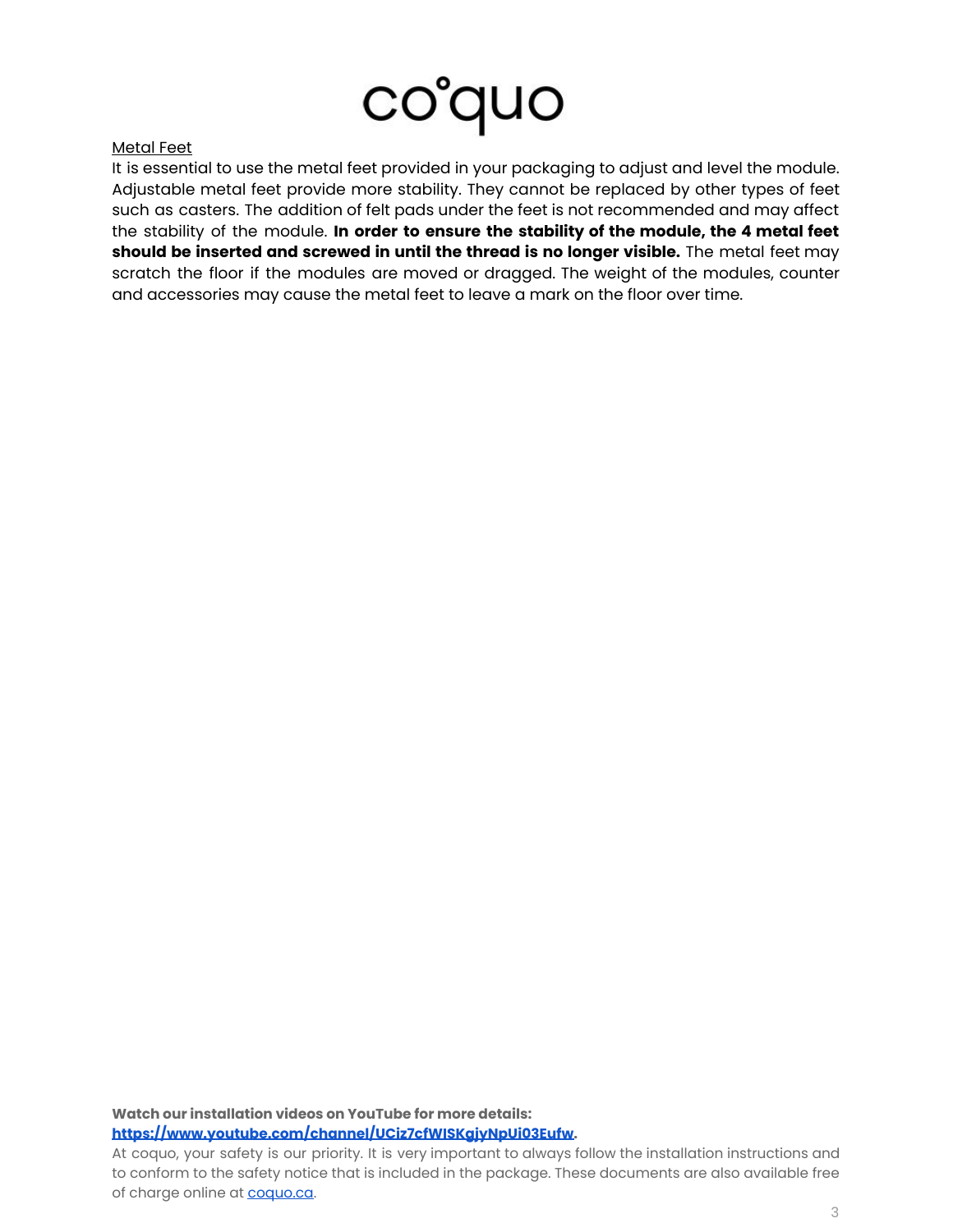# co°quo

# **Installation Instructions**

Coquo modules are easy to install! No need to put together a multitude of components, the modules are shipped already pre-assembled.

### **Necessary Tools**

Before beginning, be sure to have these items on hand:

- A retractable blade knife
- $25'$
- A level ● A pencil
- A tape measure
- Anchors\*
- A Phillips screwdriver

*\* The appropriate anchors should correspond to your type of wall. Anchors are not included as the* choice of anchor depends on your type of wall. Do not hesitate to ask for advice at your hardware *store.*

## **Preparation**

Prepare your space to receive the coquo modules and invite some friends over to help you!

Your package contains:

- 1. Module (1)
- 2. Metal shelves (3)
- 3. Removable metal tray (1)
- 4. Metal feet (4)
- 5. Safety clip A (anti-tip kit) (1)
- 6. coquo safety notice and installation instructions leaflet (1)



Safety clip A: Anti-tip kit

**Watch our installation videos on YouTube for more details: [https://www.youtube.com/channel/UCiz7cfWISKgjyNpUi03Eufw.](https://www.youtube.com/channel/UCiz7cfWISKgjyNpUi03Eufw)**